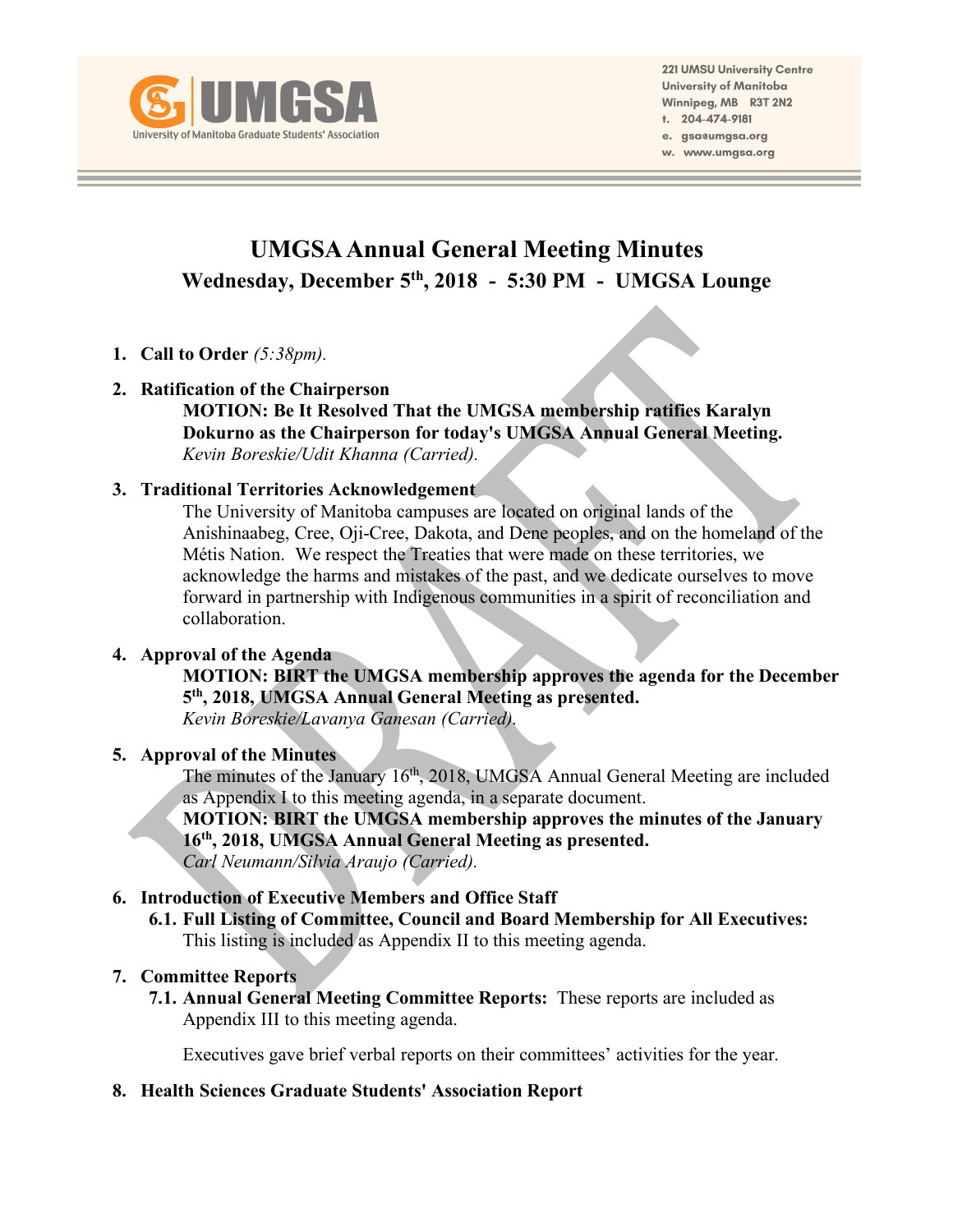**8.1. Annual General Meeting HSGSA Report:** This report is included as Appendix IV to this meeting agenda.

The HSGSA President gave a brief verbal report on the HSGSA's activities for the year.

#### **9. Senate Report**

**9.1. Annual General Meeting Senate Report:** This report is included as Appendix V to this meeting agenda.

The HSGSA Senator gave a brief verbal report on Senate's activities for the year.

#### **10. New Business**

**10.1. 2018-19 UMGSA Budget Update:** For information only, this budget update includes the actual year-to-date revenues and expenses of the UMGSA from May 1<sup>st</sup> to mid-November, 2018. Also listed is the version of the Budget approved at the May UMGSA Council Meeting, as well as the proposed amendments to the Budget which have been scheduled for a discussion and vote by the UMGSA Council exactly one week before this AGM, on November 28<sup>th</sup>. The 2018-19 UMGSA Budget Update is included as Appendix VI to this meeting agenda.

The Vice-President Internal gave a brief verbal report on updates to the budget.

**10.2. Audited UMGSA Financial Statements for 2017-18:** In accordance with the UMGSA's policies, the Association's Financial Statements are audited annually by an external accounting body. BDO Canada, LLP conducted the audit for the 2017-18 UMGSA financial year. The auditors attest that these statements fairly present the financial position of the UMGSA. The Audited UMGSA Financial Statements for 2017-18 are included as Appendix VII to this meeting agenda.

**MOTION: BIRT the UMGSA membership approves the Audited UMGSA Financial Statements for the 2017-18 UMGSA financial year, as prepared by BDO Canada, LLP.**

*Carrie Peters/Udit Khanna (Carried).*

**10.3. Auditors for the UMGSA's Financial Statements for 2018-19:** BDO Canada, LLP has been our auditor for many years, and they know us as an organization quite well. That knowledge aids them in their work, and produces more precise audit results for the UMGSA. Their fees are comparable to other similarly-qualified auditors. **MOTION: BIRT the UMGSA membership approves the selection of BDO** 

**Canada, LLP as the auditors for the UMGSA's financial statements for the 2018- 19 UMGSA financial year.**

*Ademola Adesola/Pramoda Jayasinghe (Carried).*

**10.4. Updates to the UMGSA Bylaws:** Updating our governance documents has been an ongoing project during this executive term. The primary purposes behind these updates are to improve consistency, reduce redundancy, and provide greater clarity to our policies and procedures. The proposed updates to the UMGSA Bylaws are coinciding with the amalgamation of most of our policy manuals. The proposed aggregation has been scheduled to be discussed and voted-on at the November UMGSA Council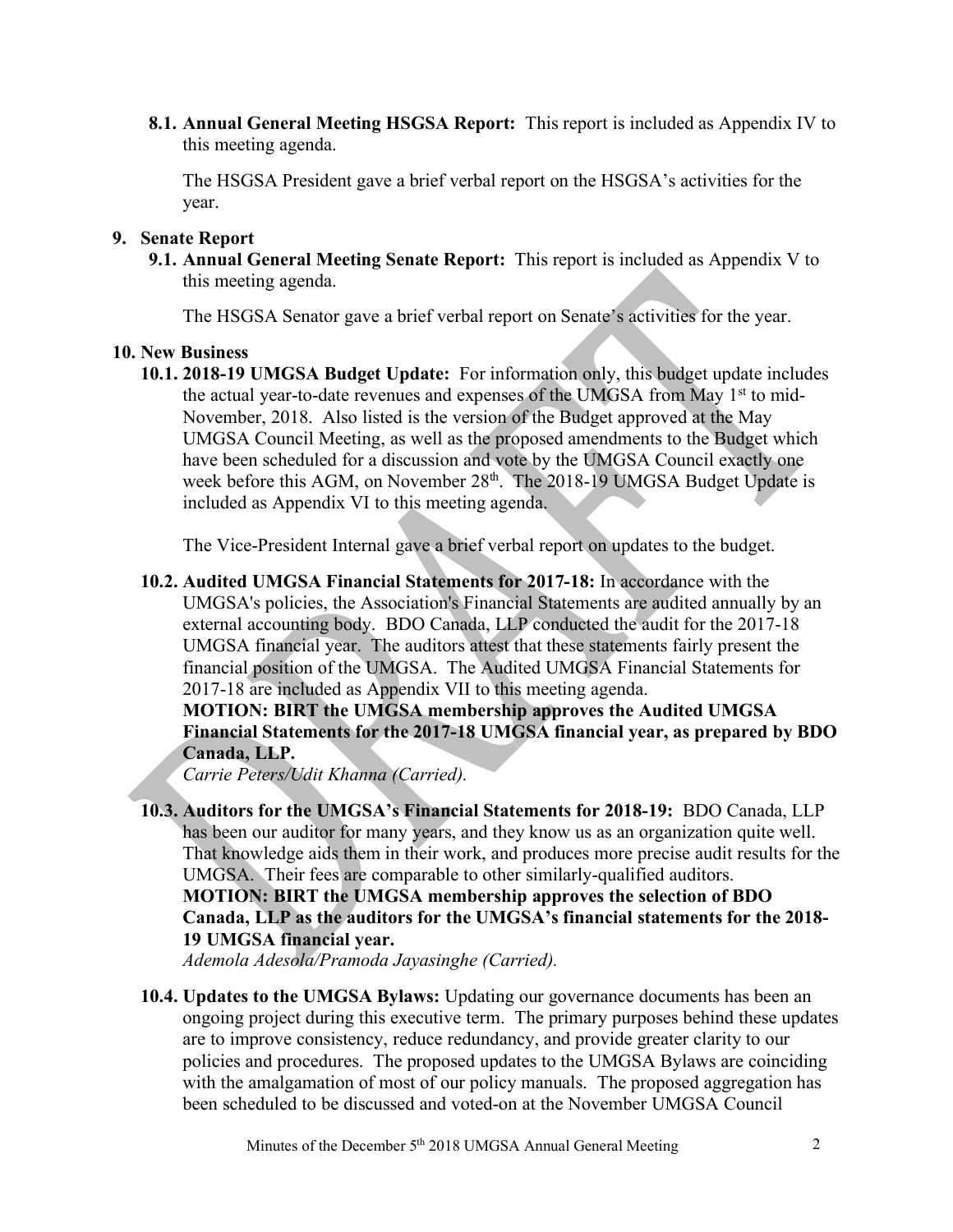meeting, exactly one week before this Annual General Meeting. This has been timed to minimize the transition period between our current governance documents, and the proposed versions of those documents. The updates which are approved at that meeting of Council explicitly will not take effect until updates to the UMGSA Bylaws are approved at this AGM. If any amendments are made to the Bylaws at the AGM which will require amendments to the amalgamation of our policies, then further changes will be presented for approval at the January 2019 UMGSA Council meeting. As is also the case with the aggregation of our policies, all currently-defined executive roles will remain in place until the end of the current executive term at the end of April, 2019. The proposed UMGSA Bylaws are presented in full as Appendix IX to this meeting agenda, preceded by an executive summary of the proposed changes included as Appendix VIII. The current version of the Bylaws is provided as Appendix X.

The Vice-President Internal gave a verbal report on proposed changes to the Bylaws.

# **MOTION: BIRT the UMGSA membership approves the updates to the UMGSA Bylaws as presented. Current executive roles will remain in place until the end of the current executive term.**

*Bylaws and Policy Committee (Carried).*

**10.5. External Organization Affiliations:** The UMGSA Bylaws stipulate that our affiliations with external organizations shall be discussed at every General Meeting. The UMGSA is not a member of the Canadian Federation of Students (CFS), nor its affiliated groups, CFS - Services (CFS-S) and CFS - Manitoba (CFS-MB). Because the CFS has not been willing to concede that fact, per-student fees equal to the amounts that would have been paid to the CFS by equivalent student groups have been collected in a contingency fund to defend the UMGSA's position on this matter. Once the issue of membership is finally resolved, the UMGSA membership will determine the use of all remaining money in that fund.

The UMGSA has been in contact with legal counsel. The organization will discuss what to do with the contingency fund at the General Meeting following the expiration of the statute of limitations, which has now been determined.

## **11. Announcements**

- **11.1. UMGSA Fall Referendum:** All graduate students have the opportunity to vote in the UMGSA Fall Referendum. The referendum asks: "Do you support having the fees collected on behalf of the UMGSA indexed to inflation?" Campaigning begins on November 26<sup>th</sup>, and online voting is taking place from December  $5<sup>th</sup>$  to  $7<sup>th</sup>$ . Check your UofM email address for the link to vote.
- **11.2. UMGSA General Election:** The 2019 UMGSA General Election is held each year in the Winter term to select the UMGSA Executives for the coming academic year. Notification of the timeline for the upcoming election will be sent out in January. Both nominations and voting are open to all current graduate students at the University of Manitoba.

## **12. Adjournment** *(6:27pm).*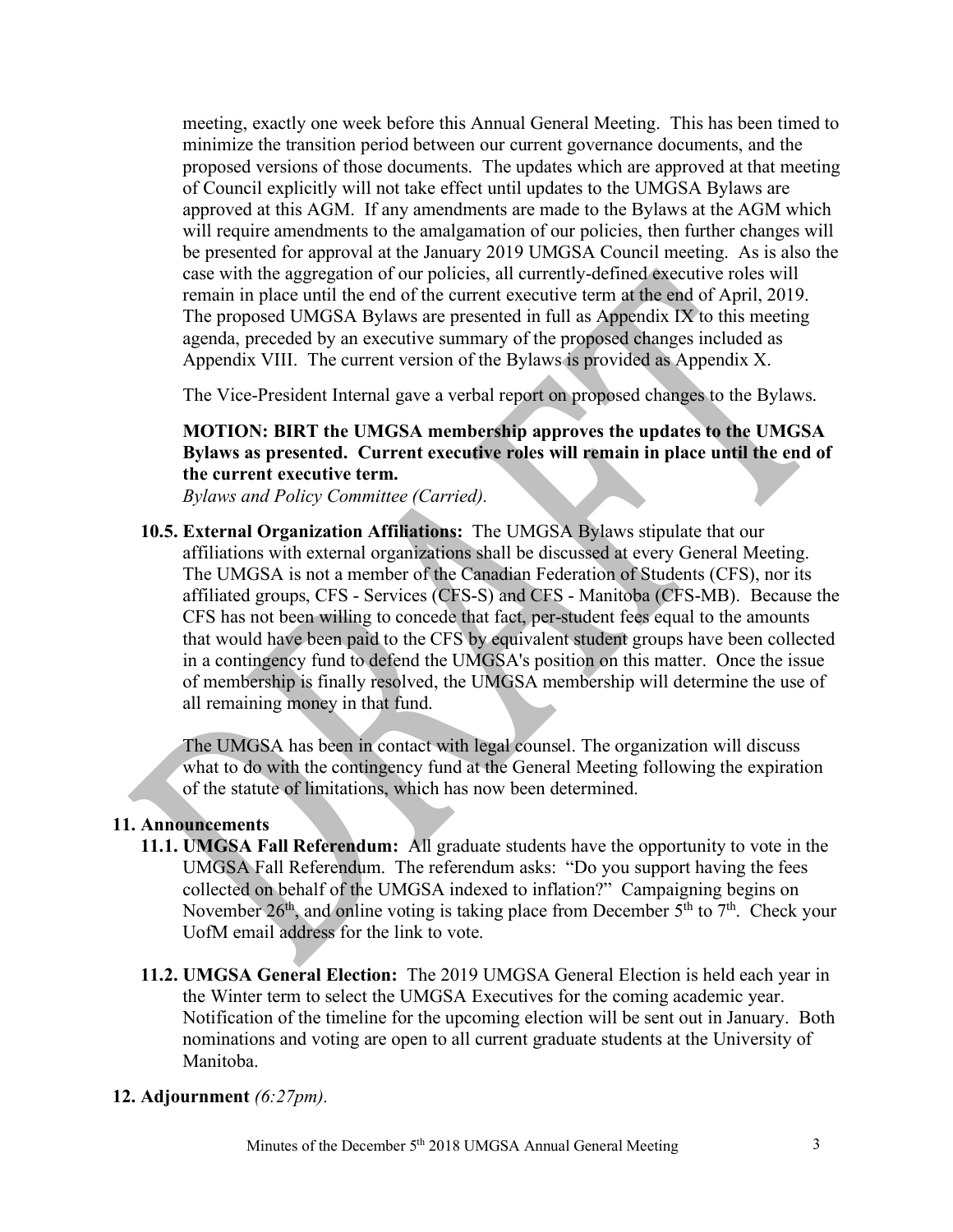| <b>UMGSA Annual General Meeting Attendance Record</b>             |                              |                                                    |  |
|-------------------------------------------------------------------|------------------------------|----------------------------------------------------|--|
| <b>Wednesday, December 5, 2018</b>                                |                              |                                                    |  |
| <b>FIRST NAME</b>                                                 | <b>LAST NAME</b>             | <b>POSITION or DEPARTMENT</b>                      |  |
| <b>UMGSA Executive Members in Attendance at Fort Garry Campus</b> |                              |                                                    |  |
| Carl                                                              | Neumann                      | <b>UMGSA</b> President                             |  |
| Silvia Cristina                                                   | Justo Fernandes Nobre Araujo | <b>UMGSA Vice President Academic</b>               |  |
| Cody                                                              | Ross                         | <b>UMGSA Vice President Internal</b>               |  |
| Sakib                                                             | Rahman                       | <b>UMGSA Vice President Marketing &amp; Events</b> |  |
| Chidiebere                                                        | Nwaiwu                       | <b>UMGSA</b> Senator 1                             |  |
| Laura                                                             | Forsythe                     | <b>UMGSA</b> Senator 2                             |  |
| <b>UMGSA Graduate Students in Attendance at Fort Garry Campus</b> |                              |                                                    |  |
| Lang                                                              | Gong                         | Agribusiness and Agric Econ                        |  |
| Kevin                                                             | <b>Boreskie</b>              | <b>Applied Health Sciences</b>                     |  |
| Attila                                                            | Hassan Zadeh Zenozi          | Civil Engineering                                  |  |
| Shabnam                                                           | Sharifyazd                   | Civil Engineering                                  |  |
| Amir                                                              | Shirzadi                     | Civil Engineering                                  |  |
| Mohammad                                                          | Semnani                      | Civil Engineering                                  |  |
| Md Shayeekh-Us                                                    | Saleheen                     | <b>Education - PhD</b>                             |  |
| Sarah                                                             | Melo                         | Education - Curriculum Teaching & Learning         |  |
| Ken                                                               | <b>Brezinski</b>             | <b>Electrical and Computer Eng.</b>                |  |
| Mohammad                                                          | Shakeri Jannati              | Electrical and Computer Eng.                       |  |
| Marzieh                                                           | Eini Keleshteri              | Electrical and Computer Eng.                       |  |
| Ali                                                               | Nasr Esfahani                | Electrical and Computer Eng.                       |  |
| Amirbahador                                                       | Mansoori                     | Electrical and Computer Eng.                       |  |
| Ademola                                                           | Adesola                      | English                                            |  |
| Reid                                                              | Miller                       | Entomology                                         |  |
| Lavanya                                                           | Ganesan                      | Entomology                                         |  |
| Joel                                                              | Gardner                      | Entomology                                         |  |
| Longwei                                                           | Yang                         | Finance                                            |  |
| Luis                                                              | Cordero-Monroy               | Human Nutritional Sciences                         |  |
| Carrie                                                            | Peters                       | Kinesiology and Recreation                         |  |
| Heber                                                             | Garcia                       | Landscape Architecture                             |  |
| Alyssa                                                            | Magas                        | Landscape Architecture                             |  |
| Christopher                                                       | Sproule                      | Landscape Architecture                             |  |
| Tasheney                                                          | Francis                      | Linguistics                                        |  |
| Chantale                                                          | Dornez                       | Management                                         |  |
| Leo                                                               | He                           | Management MBA                                     |  |
| Udit                                                              | Khanna                       | Management MBA                                     |  |
| Edris                                                             | Bagheri                      | Mechanical Engineering                             |  |
| Hamid Reza                                                        | Fazeli                       | Mechanical Engineering                             |  |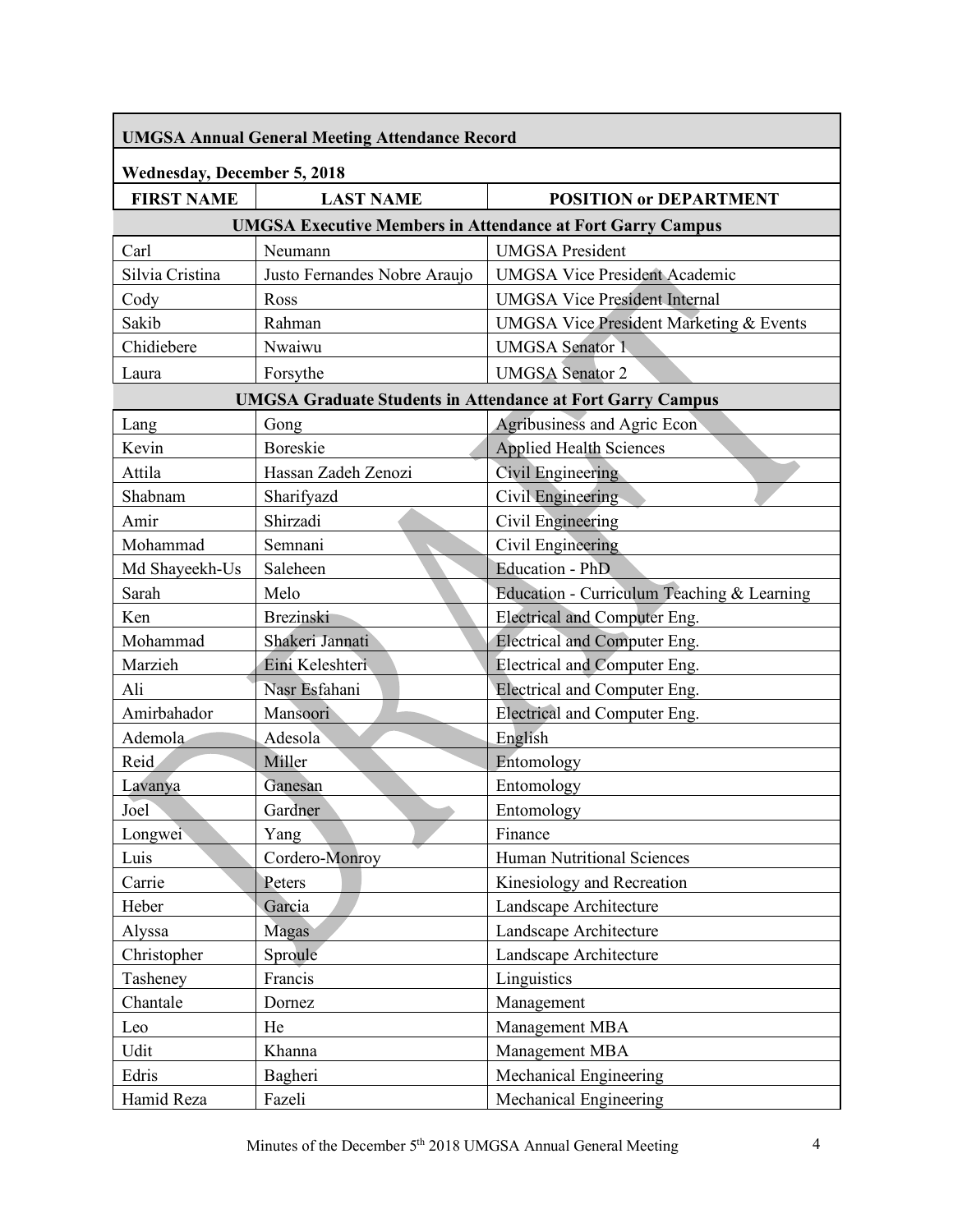| <b>Bilal</b>                                                                           | Azam             | Mechanical Engineering                  |
|----------------------------------------------------------------------------------------|------------------|-----------------------------------------|
| Seyedeh Fatemeh                                                                        | Allahgholipour   | Mechanical Engineering                  |
| Hamid                                                                                  | Abedi            | Mechanical Engineering                  |
| Angelina                                                                               | McLeod           | <b>Native Studies</b>                   |
| Han Soul                                                                               | Lee              | Physics and Astronomy                   |
| Nate                                                                                   | Ort              | <b>Plant Science</b>                    |
| Myra                                                                                   | Van Die          | <b>Plant Science</b>                    |
| Maria                                                                                  | Gheorghe         | <b>Political Studies</b>                |
| Eric                                                                                   | Gagnon           | <b>Political Studies</b>                |
| Bill                                                                                   | Featherstone     | <b>Political Studies</b>                |
| Laura                                                                                  | Funk             | Sociology & Criminology                 |
| Lanny                                                                                  | Gardiner         | Soil Science                            |
| Megan                                                                                  | <b>Bourns</b>    | Soil Science                            |
| Nirodha                                                                                | Epasinghege Dona | <b>Statistics</b>                       |
| Pramoda                                                                                | Jayasinghe       | <b>Statistics</b>                       |
| HSGSA Executive Members in Attendance at Bannatyne Campus with Audio Connection        |                  |                                         |
| Carmine                                                                                | Slipski          | <b>HSGSA</b> President                  |
| Colin                                                                                  | Graydon          | <b>HSGSA Vice President Academic</b>    |
| Allison                                                                                | <b>Balasko</b>   | <b>HSGSA Vice President External</b>    |
| Rahmat Naureen                                                                         | Rahman           | <b>HSGSA Vice President Internal</b>    |
| Andrew                                                                                 | Plesniarski      | HSGSA Vice President Marketing & Events |
| Crystal                                                                                | Acosta           | <b>HSGSA</b> Vice President St Boniface |
| Prajwal                                                                                | Raghunatha       | <b>HSGSA</b> Senator                    |
| <b>HSGSA Graduate Students in Attendance at Bannatyne Campus with Audio Connection</b> |                  |                                         |
| Jordyn                                                                                 | Lerner           | <b>HSGSA</b> Community Health Sciences  |
| <b>Participants with No Vote</b>                                                       |                  |                                         |
| Karalyn                                                                                | Dokurno          | <b>AGM</b> Chairperson                  |
|                                                                                        |                  |                                         |
| Ruth                                                                                   | Prokesch         | <b>UMGSA Office Manager</b>             |
| Jayne                                                                                  | Hammond          | <b>UMGSA Office Assistant</b>           |

Total Grad Students as per OIA - Official Fall Term 2018, as at Nov 1/18 = 3,753

Total Students to make quorum is  $1\%$  = 38 students

**Total Voting Members in Attendance = 58 students**